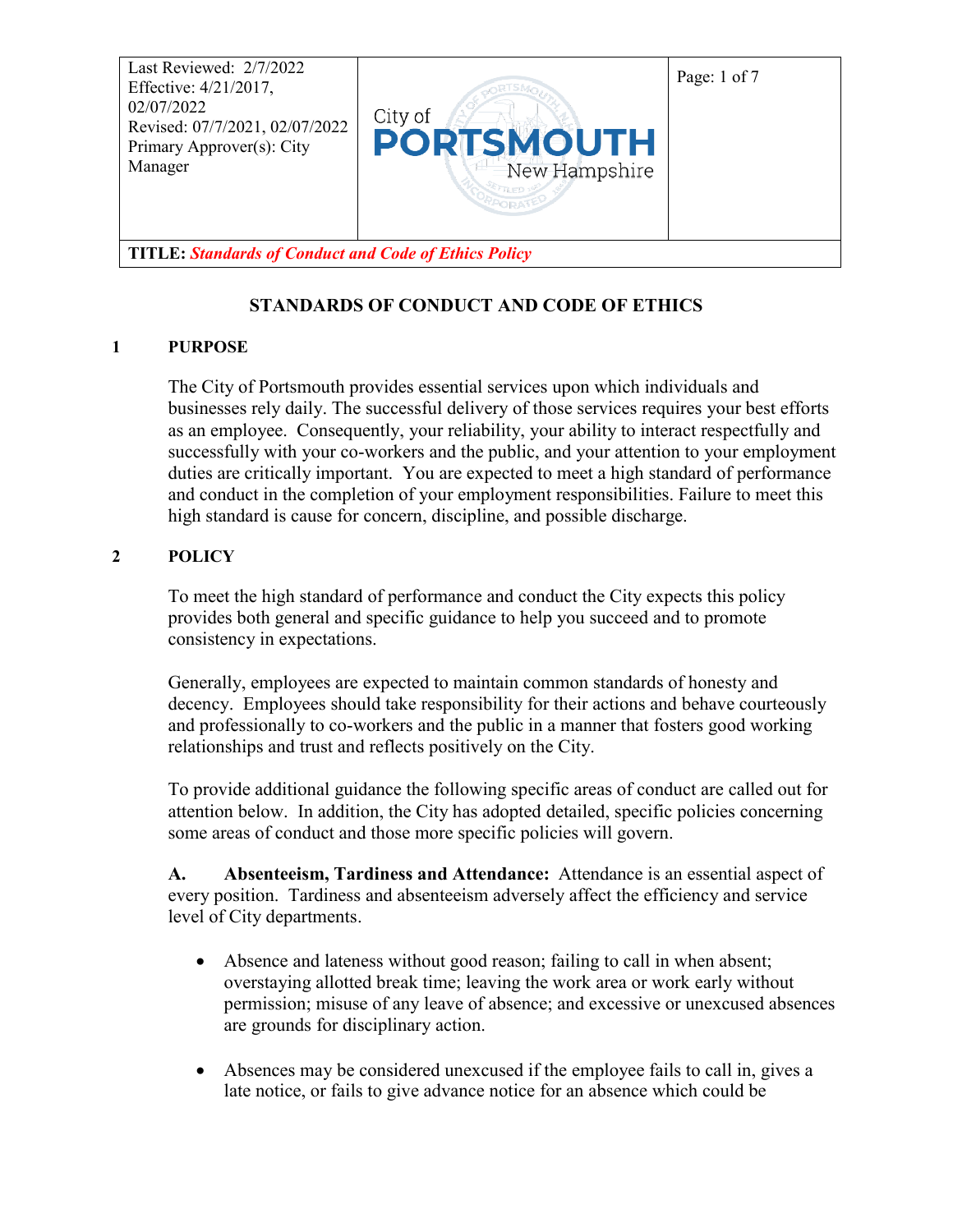

anticipated. Unexcused absences, excessive tardiness and excessive absences are grounds for disciplinary action.

• In the event an employee is absent for three consecutive work days or more without prior notice or approval, and if the City determines that there is not sufficient justification for the lack of notice, then such absence is viewed as job abandonment.

**B. Confidentiality and Non-Disclosure:** Some employees come into contact with and handle confidential information which may include personnel and individual protected health information, privileged and confidential legal opinions, security related strategies, and personal credit card or similar confidential financial information. Employees have an obligation to keep such information secure and to follow any policies that may be in place to protect that information from disclosure.

**C. Courtesy, Respect and Professional Conduct:** Employees shall be courteous and respectful to the public and co-workers. Abusive and profane language and gestures, uncooperativeness, bullying, abuse or neglect of visitors, co-workers or residents are not acceptable. Gossip is to be avoided.

- Employees should treat members of the public and coworkers fairly and equally without dispensing special favors to anyone or receiving special privileges from anyone.
- Be professional and patient.
- Threatening bodily harm, intent to strike, and/or striking another may result in immediate discharge.

**D. Honesty:** Employees are expected to be truthful and to maintain records accurately and in accordance with the law.

- Employees shall not intentionally give false information to co-workers or the public.
- Employees shall not falsify records or otherwise engage in improper documentation, destruction, or making false statements, alterations deletions or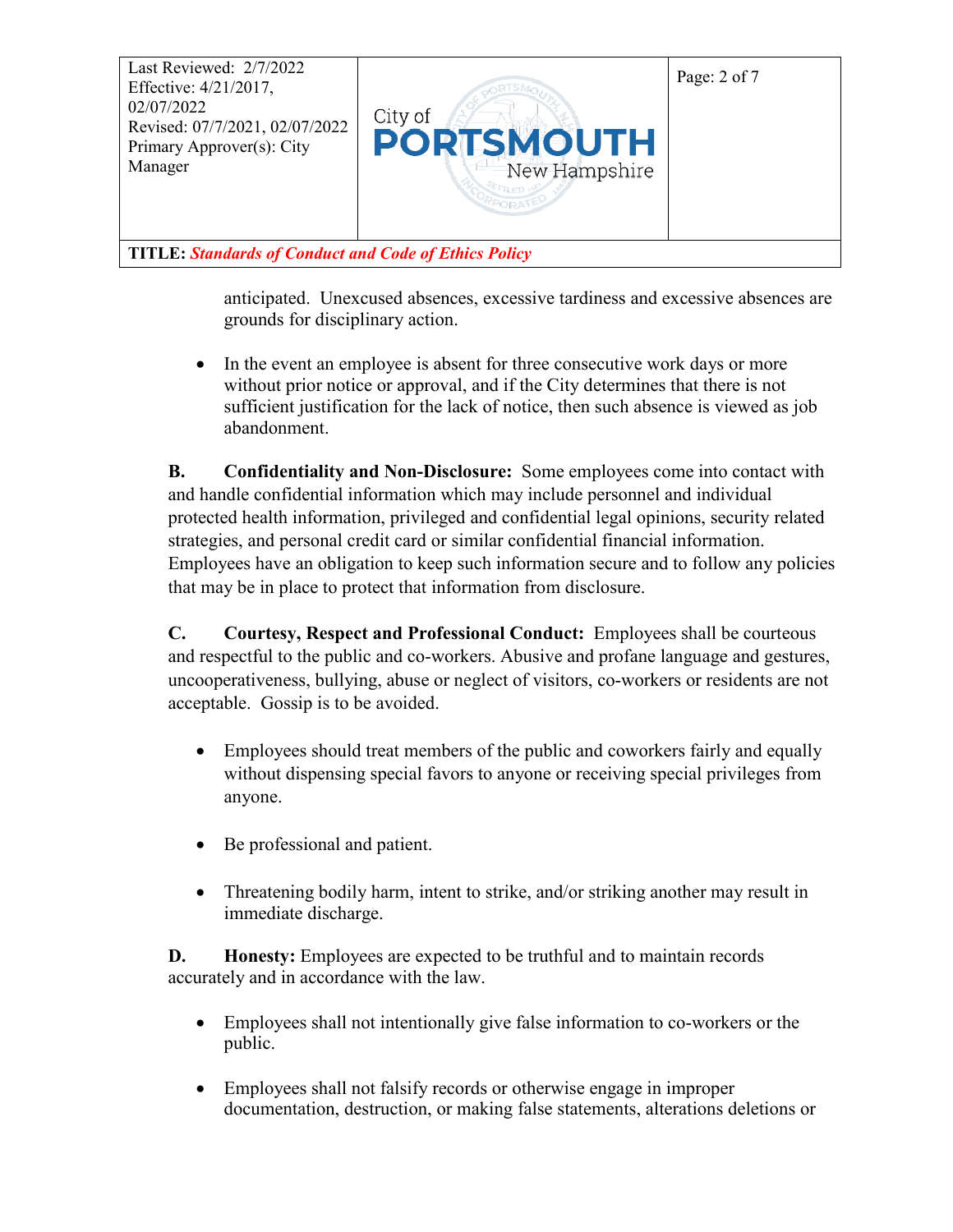

omission on City forms, records or reports (including time records, employment applications and medical records).

• Employees shall not make false claims for wages, benefits, insurances, leaves of absence, and/or providing false information for personal gain.

**E. Drug Free Work Place:** Bringing, possessing, or using alcoholic beverages or illegal drugs on City of Portsmouth property or while on the job, or being under the influence of or testing positive for these substances during working hours is prohibited and may result in immediate discharge.

**F. Non-Discrimination and Anti-Harassment:** See separate Non-Discrimination and Anti-Harassment Policy on this topic.

**G. Political Activities:** Employees shall not engage in political activity while at work or while engaging in their official duties. This includes: wearing or displaying campaign material, distributing campaign literature, soliciting contributions for any candidate, engaging in political campaign activities for any candidate, or circulating nomination papers for any elective office.

**H. Safety:** Maintaining a healthy workforce and ensuring the safety of every employee should be the job of each employee, regardless of assignment. All employees must comply with all safety rules and regulations. An employee should promptly report an unsafe condition or any accident to their supervisor, even in cases where there was not injury or property damage.

**I. Telephone, Facsimile, Computer, E-Mail, and Copier Usage:** See Acceptable Use Policy on this topic.

- **J. Theft or Destruction of Property:** No Employee shall engage in:
	- Misappropriation, concealment, or unauthorized taking or removal of property belonging to the City, an employee, customer, supplier, vendor, resident or visitor of the City.
	- Unauthorized use or possession of equipment or property of the City or other individuals.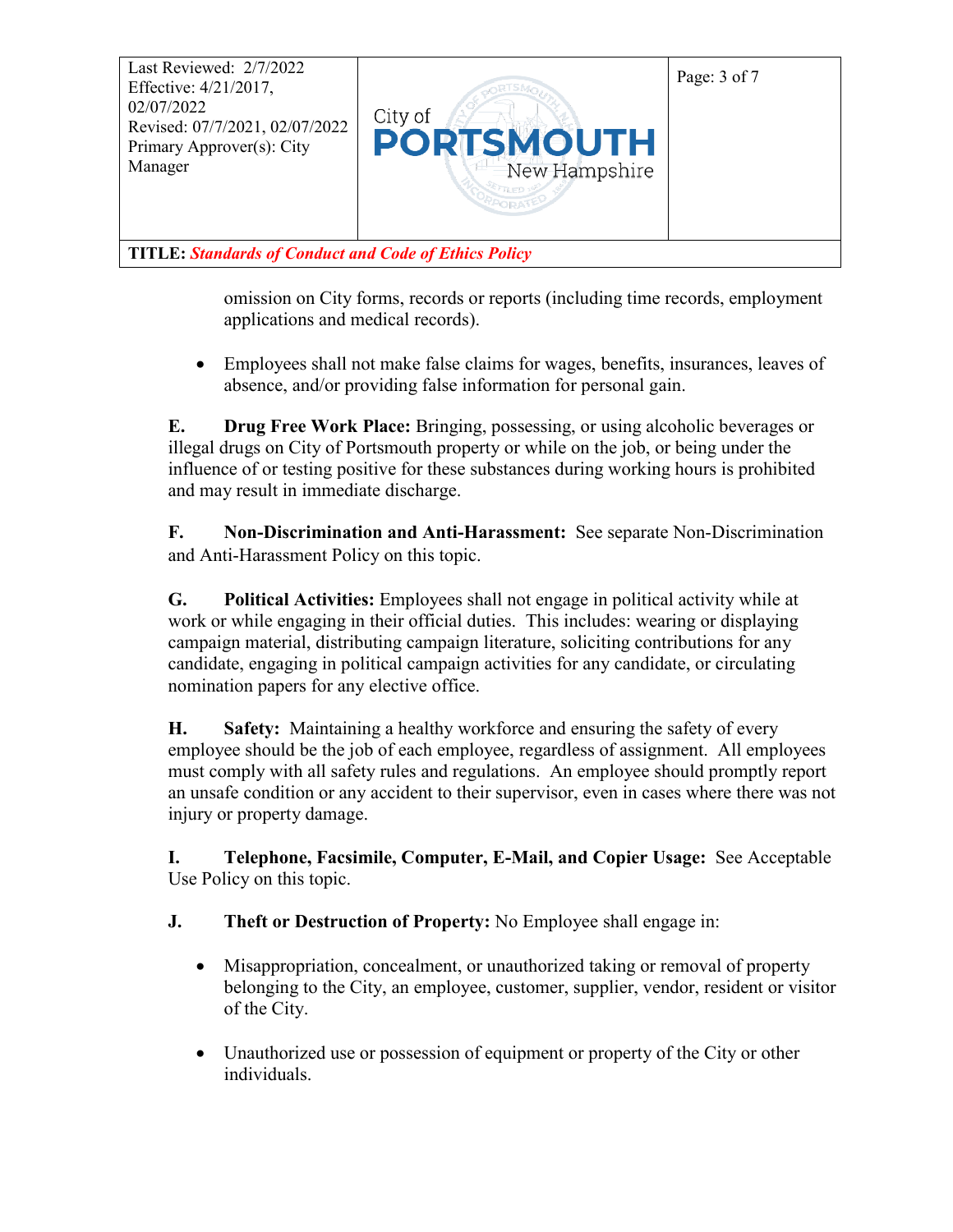

• Malicious, negligent, or intentional destruction, damage, defacement, or willful neglect of City or another individual's property.

**K. Workplace Violence:** It is the responsibility of all employees to create and maintain a work environment free of violence. Any act of violence or intimidation, including verbal or physical threats, whether explicit or implicit, threatening behavior, stalking or acts of violence is strictly prohibited at all times.

## **3 CONFLICT OF INTEREST**

Chapter 1, Article VII of the City of Portsmouth Ordinances sets forth a Code of Ethics applicable to all City employees and City officials, elected and appointed. That Code of Ethics defines and prohibits conflicts of interest. Conflicts of interest jeopardize the confidence the public has in government and are to be avoided. Violations may result in disciplinary action up to and including termination. Below are excerpts/summaries of the provisions applicable to employees.

## **A. No employee shall:**

- Engage in any business or transaction or shall have a financial or other private interest, direct or indirect, which is in conflict with the proper discharge of their official duties.
- Appear on behalf of private interests before any governing body or land use regulatory board of which the employee is a member or membership on which is subject to approval by the employee (subject to certain exceptions described in the ordinance).
- Represent private interests in any action or proceeding against the interests of the land use regulatory board or governing body of which the officer or employee is a member, or membership on which is subject to approval by the officer or employee in any litigation to which the City is a party.
- Accept any gift, over \$100.00 (one hundred dollars), whether in the form of service, loan, thing or promise, any other form from any person, firm or corporation which to their knowledge is interested directly or indirectly in any manner whatsoever, in business dealings with the City. The provision shall not apply to campaign contributions of \$100.00 (one hundred dollars) or less.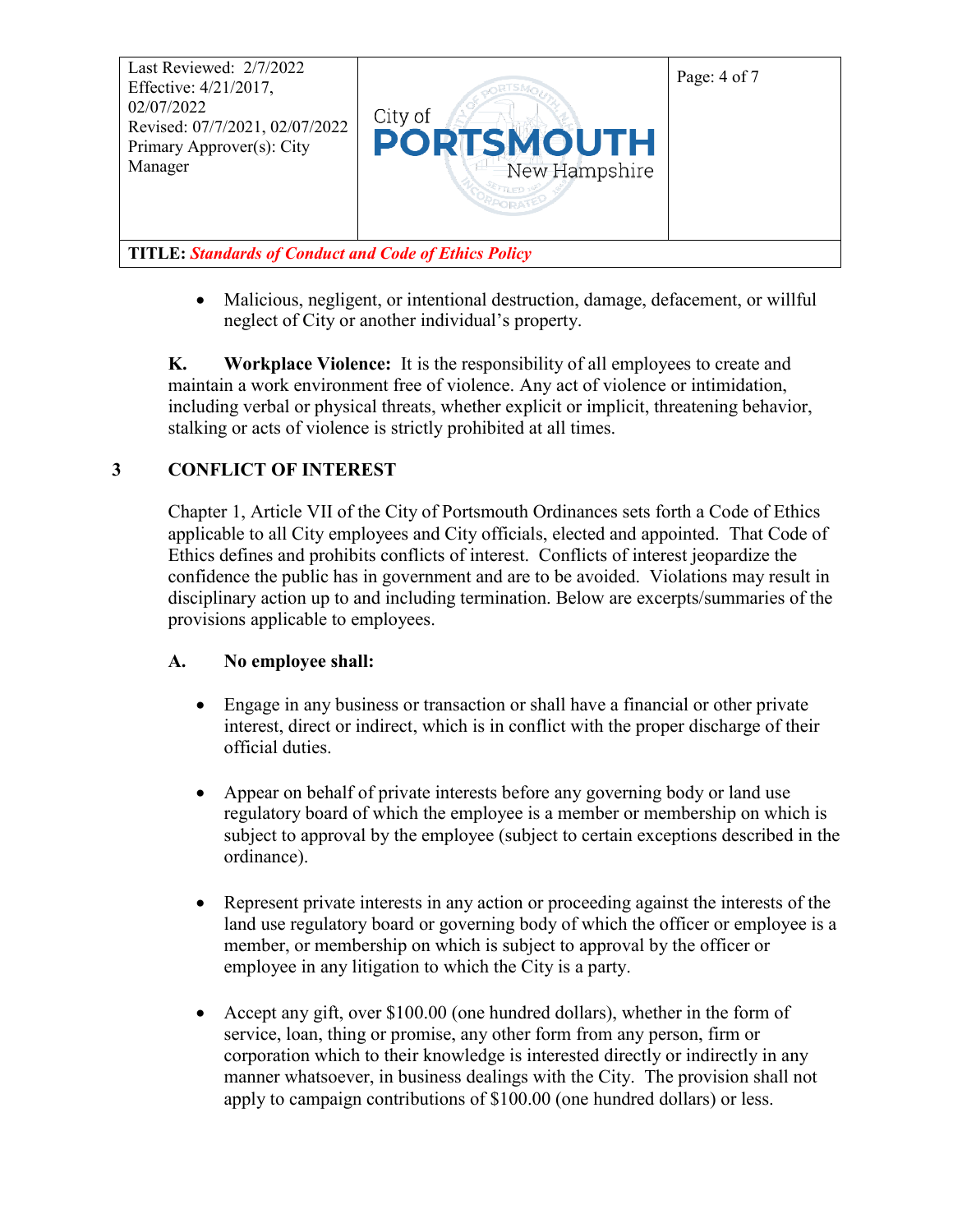

- Engage in or accept private employment or render or seek services or goods for private interests when such employment or service creates a conflict with their official duties.
- Publish, divulge, disclose, or makes known in any manner or to any extent not authorized by law any information obtained in the course of employment or official duties or by reason of any examination or investigation made by, or return, report or record made to or filed with, such department or agency or officer or employee thereof, which information concerns or relates to the trade secrets, processes, operations, style of work, or apparatus, or to the identity, confidential statistical data, amount or source of any income, profits, losses, or expenditures of any person, firm, partnership, corporation, or association.

#### **B. An employee shall publicly disclose:**

- Any direct or indirect financial interest or other private interest in any legislation and who participates in discussion before or gives official opinion to the Council, shall publically disclose on the official record the nature and extent of such interest.
- Investments in Conflict with Official Duties: Any officer or employee, who holds any investment direct or indirect in any financial, business, commercial or other private entity which creates a conflict with their official duties shall publicly disclose on the official record the nature and extent of such interest.

As an important, additional note, although Chapter 1, Article VII of the City of Portsmouth sets statutory boundaries in terms of ethical behavior, each employee is expected to follow any additional ethical guidance that may be applicable to any professional licenses held as well as any additional policies specifically applicable to the employee's role within the organization, for example those involved in purchasing have strict limitations on the acceptance of gifts from vendors. The more restrictive policy applicable to your position or the action taken shall apply.

#### **4 REPORTING AND DISCIPLINE**

Incidents may arise that are not covered by the standards of conduct which may lead to discipline, up to and including termination. The following areas, however, are expressly